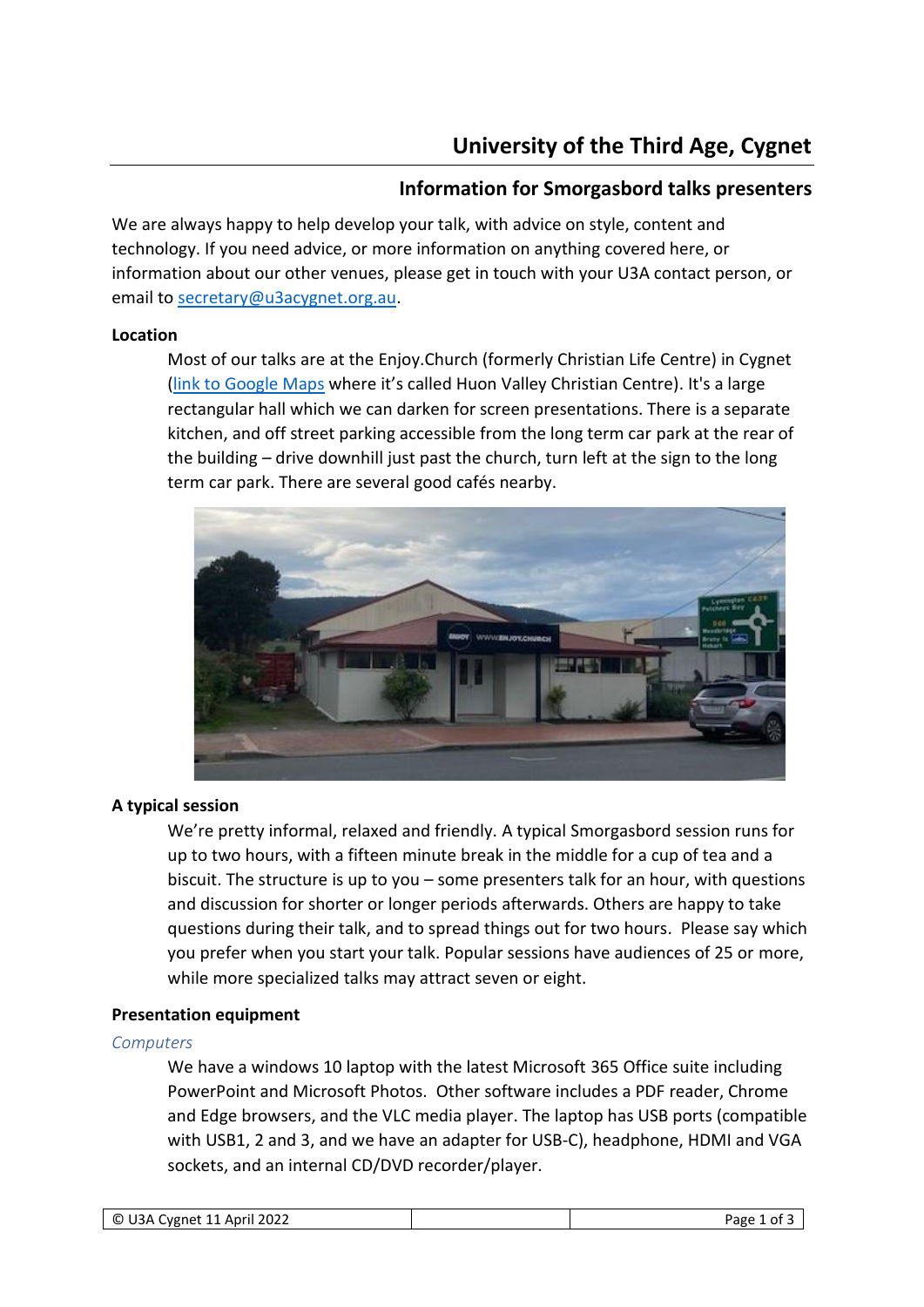## *Data projector, screen and pointer*

The laptop connects to the church's large-screen TV, or to a data projector which take HDMI or VGA inputs. If you have a Mac without HDMI we have adapters for DisplayPort and USB-C (Thunderbolt) to HDMI. We also have a two metre screen, and a laser pointer.

### *Sound system*

We have a stereo sound system which can be used on its own - it takes USB or CDs. This can also connect to the laptop via a 3.5mm headphone cable to play DVDs or run videos off the laptop.

#### *Internet*

The church does not have internet but we can tether laptops with wifi to someone's phone. **For preference, please link videos and pictures in your presentation to actual files stored in the same folder on your laptop or USB stick as your presentation**, this is faster and more reliable than internet connections. If you need more advice on this, ask your U3A contact person, or email to [secretary@u3acygnet.org.au.](mailto:secretary@u3acygnet.org.au)

## *Presenter's microphone*

We have a wireless microphone and PA speaker, which we ask you to use as several of our members have hearing challenges not always met with hearing aids. **Please avoid wearing jewelry and scarves or other loose clothing, especially synthetics, which may interfere with the microphone.**

#### *Other equipment*

We have a freestanding 600 mm x 900 mm whiteboard, a 600 x 400 mm corkboard, and several tables which we can use for anything you want to put on display.

### **What we need from you**

#### *Equipment*

If you will be using your own equipment, or will be using our laptop but bringing USB sticks, CDs or DVDs, please check with us well before your talk, and **please arrive at least thirty minutes early so we can set up and test things.**

## *Information about your talk*

We publish details of your talk in our term program. Your U3A contact person will tell you the publication deadlines. We need an interesting, attention-grabbing subject line, and three or four lines (80 words) summarizing your talk. We can always help with the words. You can see examples in the Smorgasbord section of our current program at [https://u3acygnet.org.au/program/.](https://u3acygnet.org.au/program/) If appropriate, please say whether your talk focuses on specific aspects of a topic (eg scientific versus social or political). Try to explain why you think this topic is interesting!